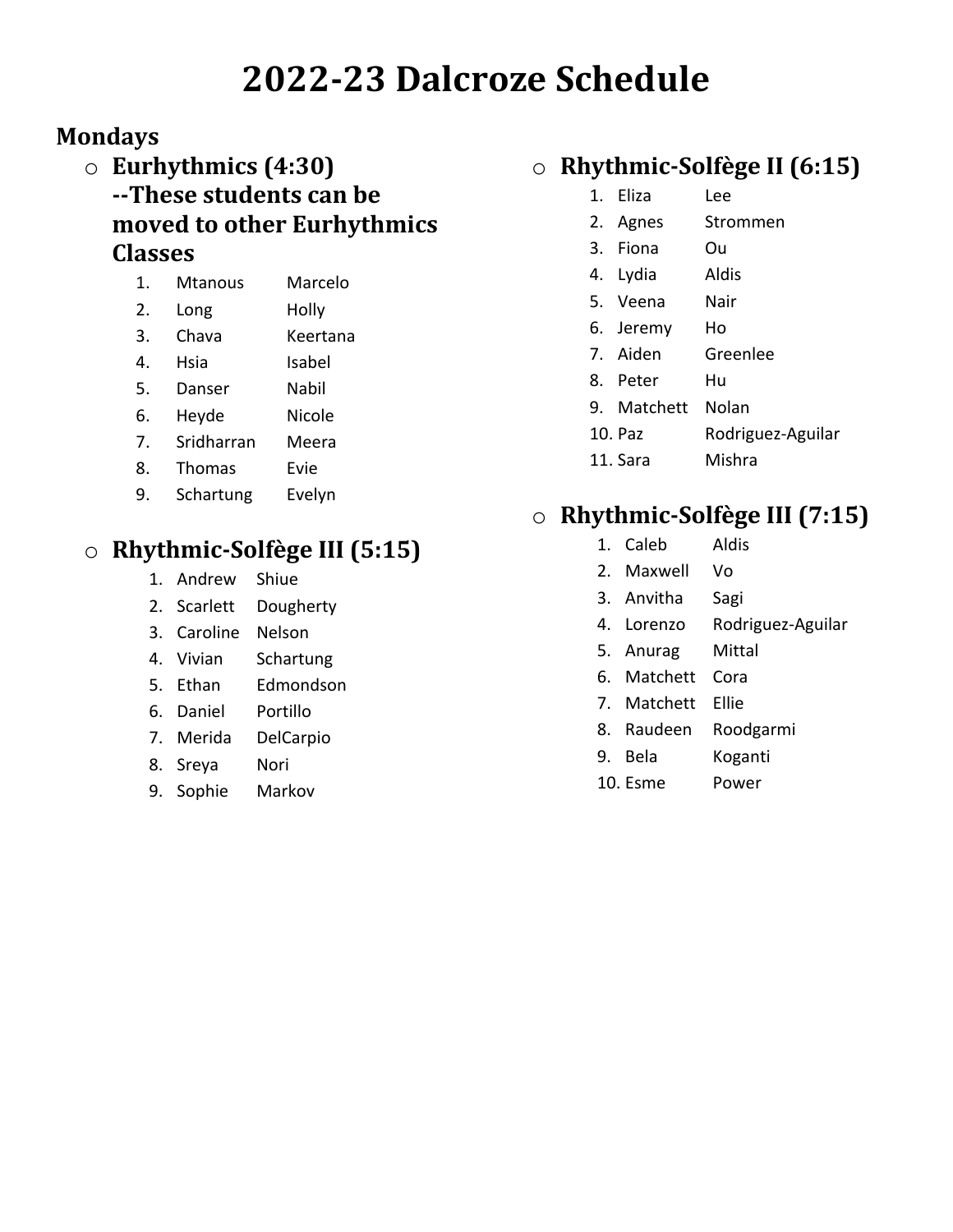#### **Tuesdays**

#### o **Eurhythmics (4:45) --These kids can be moved to other Eurhythmics Classes**

| 1. Rady   | Catie  |
|-----------|--------|
| 2. Ho     | Eileen |
| 3. Atkins | Lilian |
|           |        |

- 4. Du Theo
- 5. H Elise
- 6. S Evie
- 7. G Azhar
- 8. Xie Travis
- 9. Krakops Matthew
- 10. Vail Abigail

## o **Rhythmic-Solfège II (5:30)**

- 1. Colt Hall
- 2. Thomas Chapman
- 3. David Deshazo
- 4. Yash Maheshwari
- 5. Emma Vail
- 6. Lauren Moran
- 7. Erin Cha
- 8. Ahana Thakur
- 9. Pascale Sink
- 10. Nathan Krakops

#### o **Rhythmic-Solfège I: (6:30)**

1. Hood Jacob 2. Long Lukas 3. Nair Uma 4. Gowani Alina 5. Sink Corinne 6. Nguyen Jordyn

## o **Rhythmic-Solfège III (7:30)**

- 1. Fleur Larsen
- 2. Knox Noisiri
- 3. Henry Ferris
- 4. Gus Ferris
- 5. Adrin Chehregosha
- 6. Ronald Carrion
- 7. Bliss Chua
- 8. Meha Krishna
	-
- 9. Benjy Learner
- 10. Bruno Tavares
- 11. Alexis Nguyen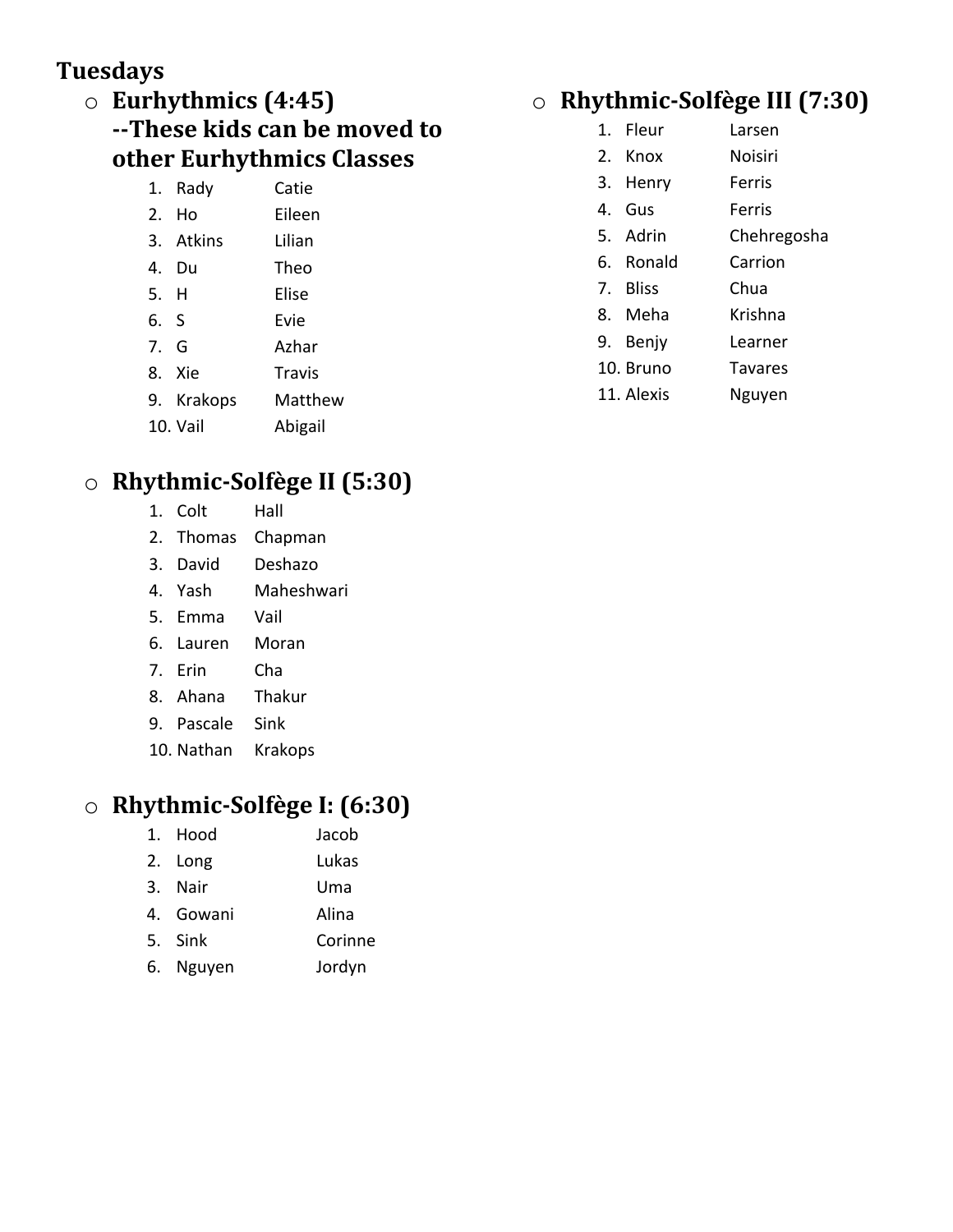#### **Wednesdays**

- o **Eurhythmics (5:30)**
	- **--We can put any kids in this Eurhythmics Class**

| 1. Medve   | Max     |
|------------|---------|
| 2. Mtanous | Diego   |
| 3. Warren  | Amayah  |
| 4. Oliver  | Georgia |
| 5. Becker  | Sylvan  |
| 6. Chapman | Elaine  |
| 7. Wang    | Isaac   |
| 8. Ho      | Ethan   |

## o **Rhythmic-Solfège V (6:15)**

1. Eleanor Power 2. Adam Peckham 3. Benjamin Nguyen 4. Nathan Aldis 5. Samuel Aldis 6. Brendan Vo 7. Andra Ciura 8. Charlie Bui 9. Aanya Khatri 10. Diya Nair 11. Annika Sawant 12. Phiona Bui 13. Manu Sriram 14. Alexander Yu 15. Riddle Ethan

## o **Rhythmic-Solfège IV (7:15)**

- 1. Waverly Vongchanh
- 2. Vindhya Chirala
- 3. Vinh-Son Hoang
- 4. Vera Aldis
- 5. Reagan Nguyen
- 6. Olivia Knudsen
- 7. Brennan Bosita
- 8. Dylan Bosita
- 9. Riddle Arthur
- 10. Madelyn Vo

## o **Advanced Dalcroze I (8:15)**

- 1. Sophia Lozano
- 2. Carson Bosita
- 3. Erik Tong
- 4. Theodore Nguyen
- 5. Akash Nair
- 6. Aurelia Sutiono
- 7. Ella Aldis
- 8. Grant McHenry
- 9. Peter Aldis
- 10. Marcel Yu
- 11. Callan Fox

- 
- 
- 16. Sheevaswame Adytia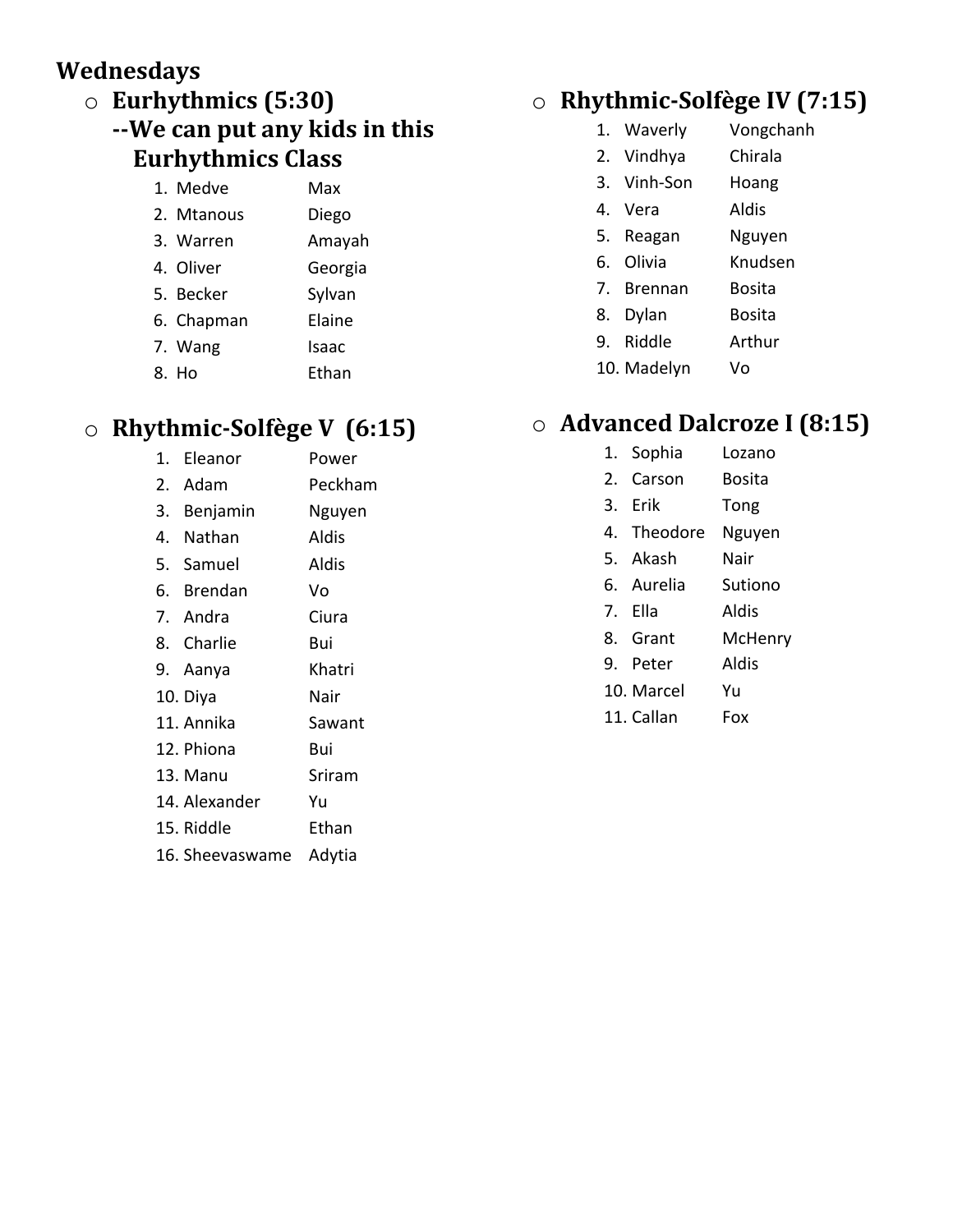#### **Thursdays** o **Rhythmic-Solfège I (4:30)**

|   | 1. Liang         | Hilary   |
|---|------------------|----------|
|   | 2. Knutson       | Gianna   |
|   | 3. Suresh        | Vrishank |
|   | 4. Aldis         | Rebekah  |
|   | 5. Jiang         | Claire   |
| r | :م د ام م ما م ۸ | -----    |

6. Maheshwari Ronav

## o **Rhythmic-Solfège III (5:30)**

| 1. Anthony       | Shiue     |
|------------------|-----------|
| 2. Elin          | Wang      |
| 3. Lance         | Chen      |
| 4. James         | Yao       |
| 5. Sivan         | Hahn      |
| 6. Marie-Therèse | Pappin    |
| 7. Julian        | Chapman   |
| 8. Cameron       | Delafield |
| 9. Ariel         | Gonzales  |
| 10. Sophia       | Edmondson |
| 11. Amel         | Taima     |
| 12. Garrett      | Wong      |
| 13. Ishaan       | Suresh    |
|                  |           |

#### o **Rhythmic-Solfège II (6:30)**

- 1. Lelia Thomas
- 2. Daniel Nelson
- 3. Ian Crownover
- 4. Feraas Danuser
- 5. Winter Chu
- 6. Owen Hubing
- 7. Teddy Lam
- 8. Clement Pappin
- 9. Jonathan Boyd
- 10. Skye Noisiri
- 11. Jhovan Carrion

#### o **Rhythmic-Solfège IV (7:30)**

- 1. Gavin Wong
- 2. Mercer Chu
- 3. Anna Shiue
- 4. Tara Buddhavarapu
- 5. Kavya Chava
- 6. Gaius Sanchez
- 7. Ariyan Mishra
- 8. Alexis York
- 9. Isabel Chapman
- 10. Arella Carrion